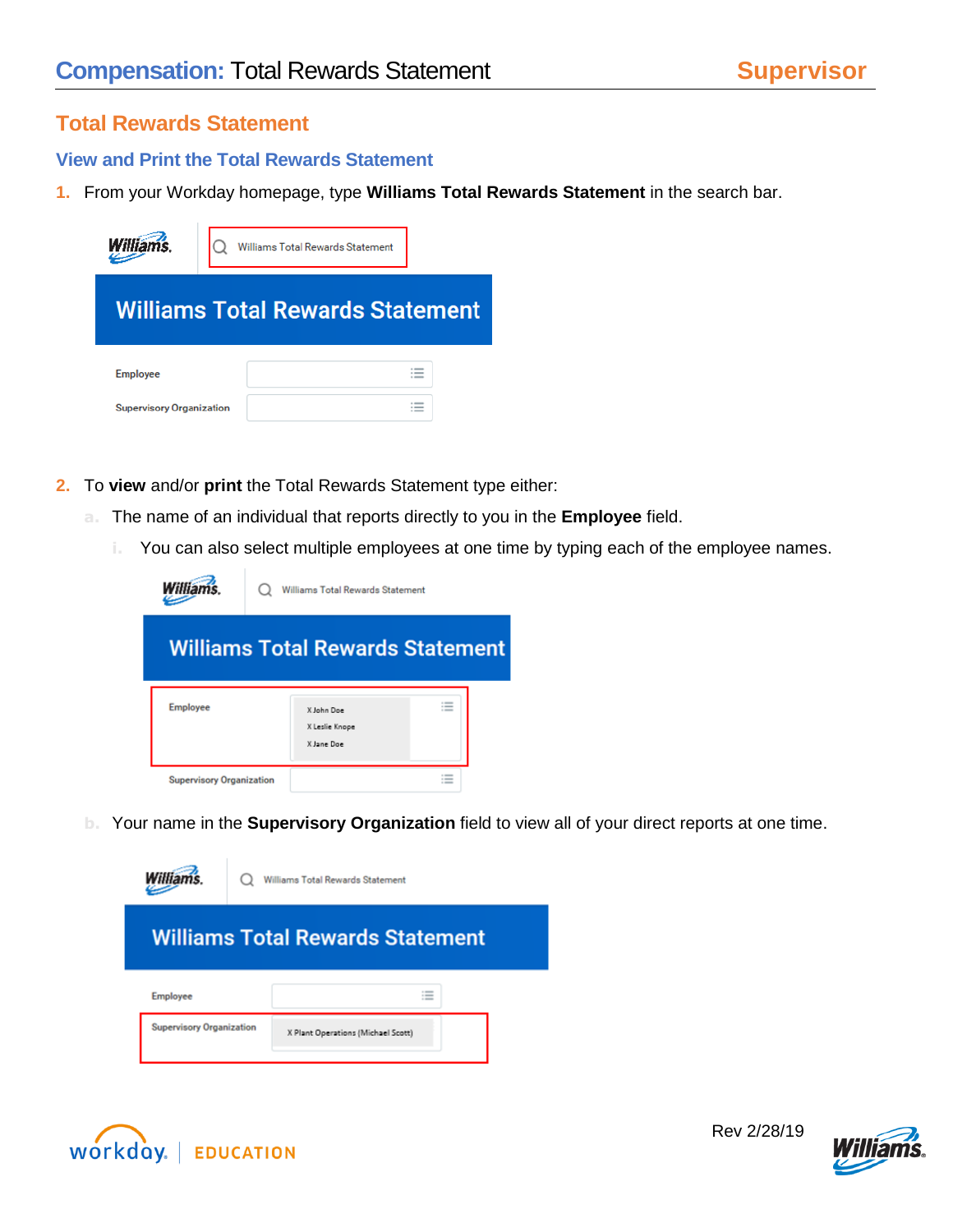- **c.** Select **OK** at the bottom of the screen.
- **3.** View the Total Rewards Statement(s) by selecting **Print** at the bottom of the screen.

|                                              |                                  | williams tot         |                                  |                          |  |  |  |
|----------------------------------------------|----------------------------------|----------------------|----------------------------------|--------------------------|--|--|--|
| ← Williams Total Rewards Statement (Actions) |                                  |                      |                                  |                          |  |  |  |
| <b>Supervisory Organization</b><br>2 items   |                                  |                      | Plant Operations - Michael Scott |                          |  |  |  |
| Legal<br>Name -<br><b>First Name</b>         | <b>Legal Name</b><br>- Last Name | Employee ID Employee |                                  | <b>Job Title</b>         |  |  |  |
| Leslie                                       | Knope                            | 12345                | Leslie Knope                     | Operations Technician Sr |  |  |  |
| Jane                                         | Doe                              | 23456                | Jane Doe                         | Operations Technician Sr |  |  |  |
| $\overline{\phantom{a}}$                     |                                  |                      |                                  |                          |  |  |  |
| Print                                        |                                  |                      |                                  |                          |  |  |  |

**a.** If you are viewing multiple employees at one time, select the **right arrow** to view all of the Total Rewards Statements.

| $1$ of $4$                                                                                                                                                                                                                                                                            | QQ  | - 6 |
|---------------------------------------------------------------------------------------------------------------------------------------------------------------------------------------------------------------------------------------------------------------------------------------|-----|-----|
|                                                                                                                                                                                                                                                                                       |     |     |
| <b>Total Rewards Statement</b>                                                                                                                                                                                                                                                        |     |     |
|                                                                                                                                                                                                                                                                                       | 图 帚 |     |
| Your Statement is based on information as of 2/23/2019                                                                                                                                                                                                                                |     |     |
| This Total Rewards Statement is designed to help you understand the overall value of the pay and benefits plans and programs Williams<br>offers. We hope that this statement will serve as a useful tool in planning and getting the most out of your pay and benefits opportunities. |     |     |
| AA<br>Your 2018 Right Way/Right Results Rating:                                                                                                                                                                                                                                       |     |     |
|                                                                                                                                                                                                                                                                                       |     |     |
|                                                                                                                                                                                                                                                                                       |     |     |